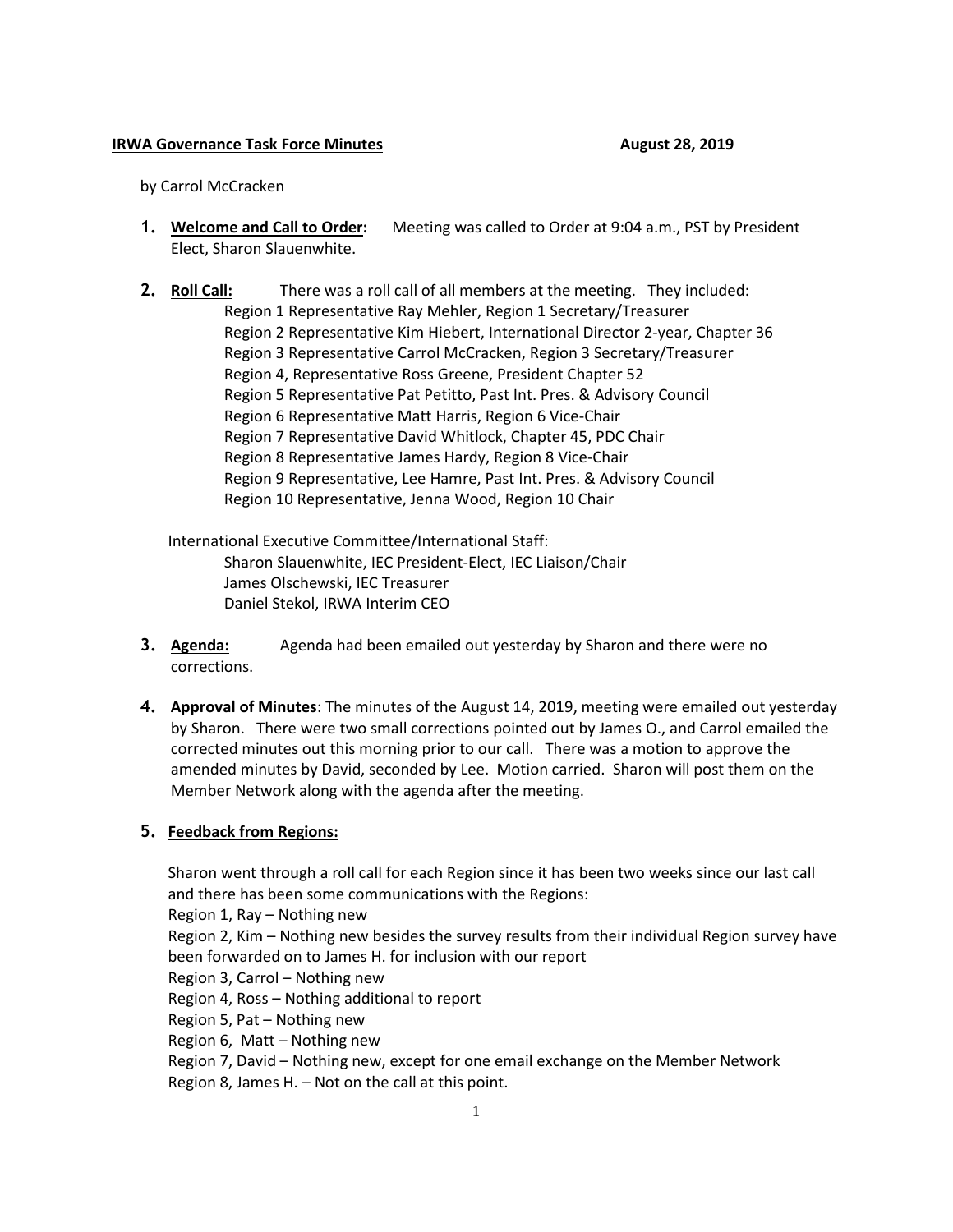Region 9, Lee – She didn't have a lot of time to review the many comments in the minutes from the last meeting. She did mention the bylaw amendment proposed giving existing past presidents a lifetime vote on the Advisory Council and new Past Presidents getting a 5-year term for voting. It was acceptable to her as a fair compromise and thought it would be acceptable to Region 9.

Region 10, Jenna – Not on the call at this point.

# **6. Other Communications:** No other communications

## **7. Discussion Topics:**

## **Regions Spring Forum Summary Report**

James has received information from all of the Regions, and it is now all in a single document. He is working on pulling out some highlights and revising some charts. He is nearly complete, but not quite.

## **Member Survey**

Ray said the response level has been great with over 1,000 responses, and on the way to receive about a 12% for a response rate. It should be a good representation of opinions from the majority of our members.

Sharon discussed closing the survey today so IRWA HQ has time to generate the results this week so she and Ray can review the information since it is a significant amount of data and so we can have it for our call next week. It was mentioned there was a handful of members in Region 5 did not receive the survey, but their information received by email, not Survey Monkey, will still be included. Daniel agreed HQ can shut it down today and try to get some work schedules rearranged to get the information sent on or before Friday if this is the decision of the group.

There was a motion to close the survey today to allow HQ to generate and transmit the results to Ray and Sharon by or prior to Friday by Sharon. There was a second by Ray. The motion carried.

Sharon asked how the group felt the communication process worked?

- − Pleased it went well, especially with it being summer and vacation time.
- − Had a couple questions from Regions 2 and 5
- − A few members didn't receive the survey question, one had it go into their SPAM filter
- − Sharon's Chapter President included the two previous sets of GTF minutes with the survey so their Chapter would be more informed.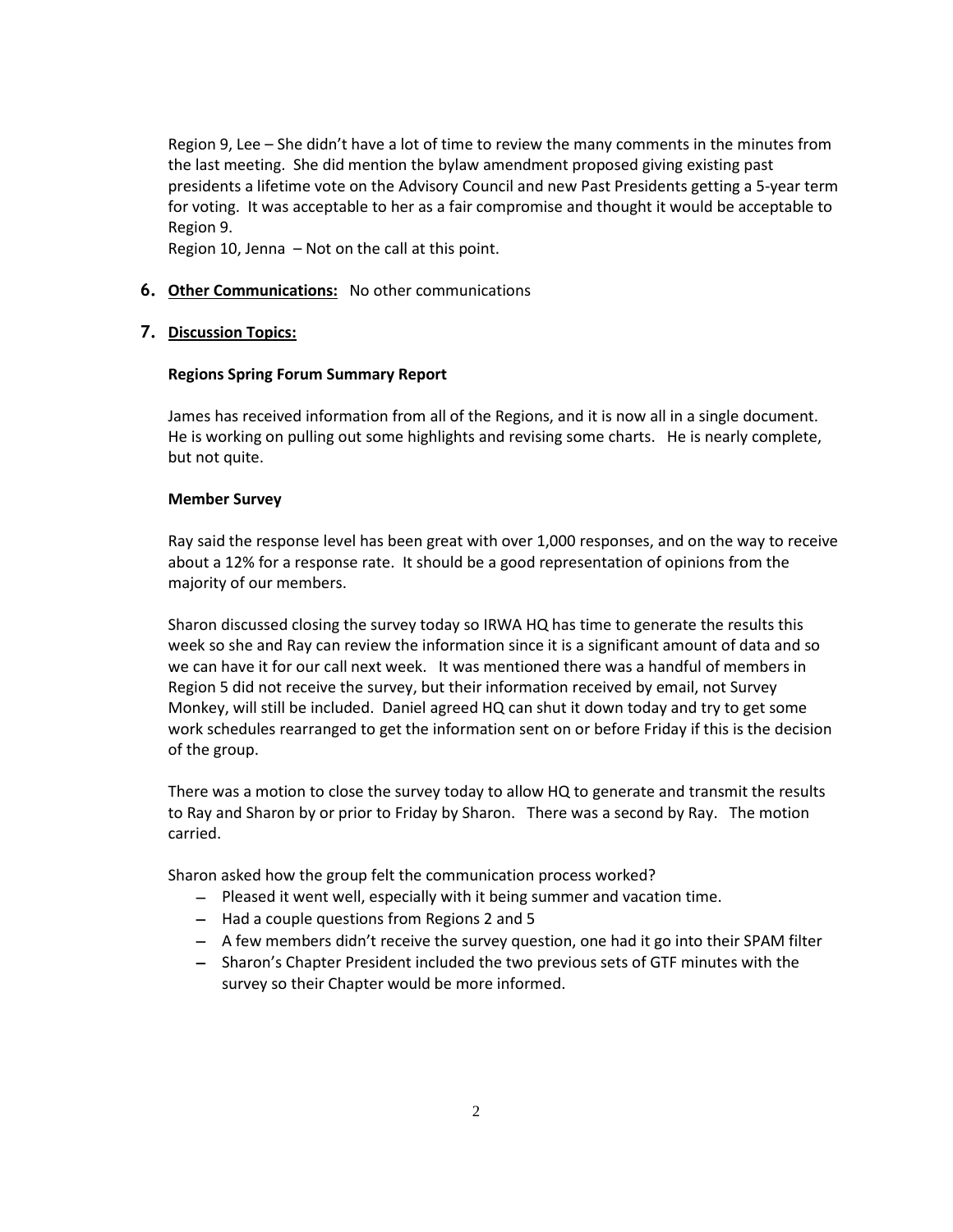### **Task Force Report - Section 3 – Future Recommendations:**

#### **Competency-Based Leadership Discussion:**

We have the following questions from our previous report discussion:

- **#6. What competencies do we believe our leaders need to have, along with the skill sets?**
- **#7. How do we coach, teach, train to encourage and buld those skills in our leaders?**
- **#8. Do we believe our international directors adequately understand their role and responsibilities?**
- **#9. Are they engaged throughout the year, and do they come to the BOD meeting informed and well prepared?**
- **#10How do we create a ladder for leadership that will address all levels of governance (member leader/chapter leader/region leader/international leader)?**

We had a document prepared that will be attached which was compiled from our previous discussions and commentary in our June meeting in Portland including key competencies we agreed upon.

### **Competency-Based Leadership**

Thoughts, feedback, and discussion on basic education for leaders, some being new member leaders:

- − Well captured thoughts in the document with no changes necessary
- − We would want modules developed for the training
- − New members would have to be familiarized with our basic governing documents, the association structure, committee and COP structures, election procedures, staff and headquarters organization along with basic training. The documents would have to be living documents requiring regular updates.
- − There was a question if this training is a requirement or could be optional? There were varying opinions.
- − This training could be an activity at Region forums. Region 1 has had some success doing this as a leadership initiative at their Fall Forums.
- − Could tie this into a lower cost canned program which provides meaningful value along with giving value to an employer/employee
- − Used to have the Leadership Institute present at some past forums. Good for all leaders to have access to modules on their own, but also nice to have them presented by the Region Chairs at the Forums.

#### **Ongoing Training for Established Leaders**

Thoughts and discussion:

### **Chapter Level/Chapter Executive Level:**

- − Training is at a new level, with learning to influence others.
- − New ways to recognize volunteers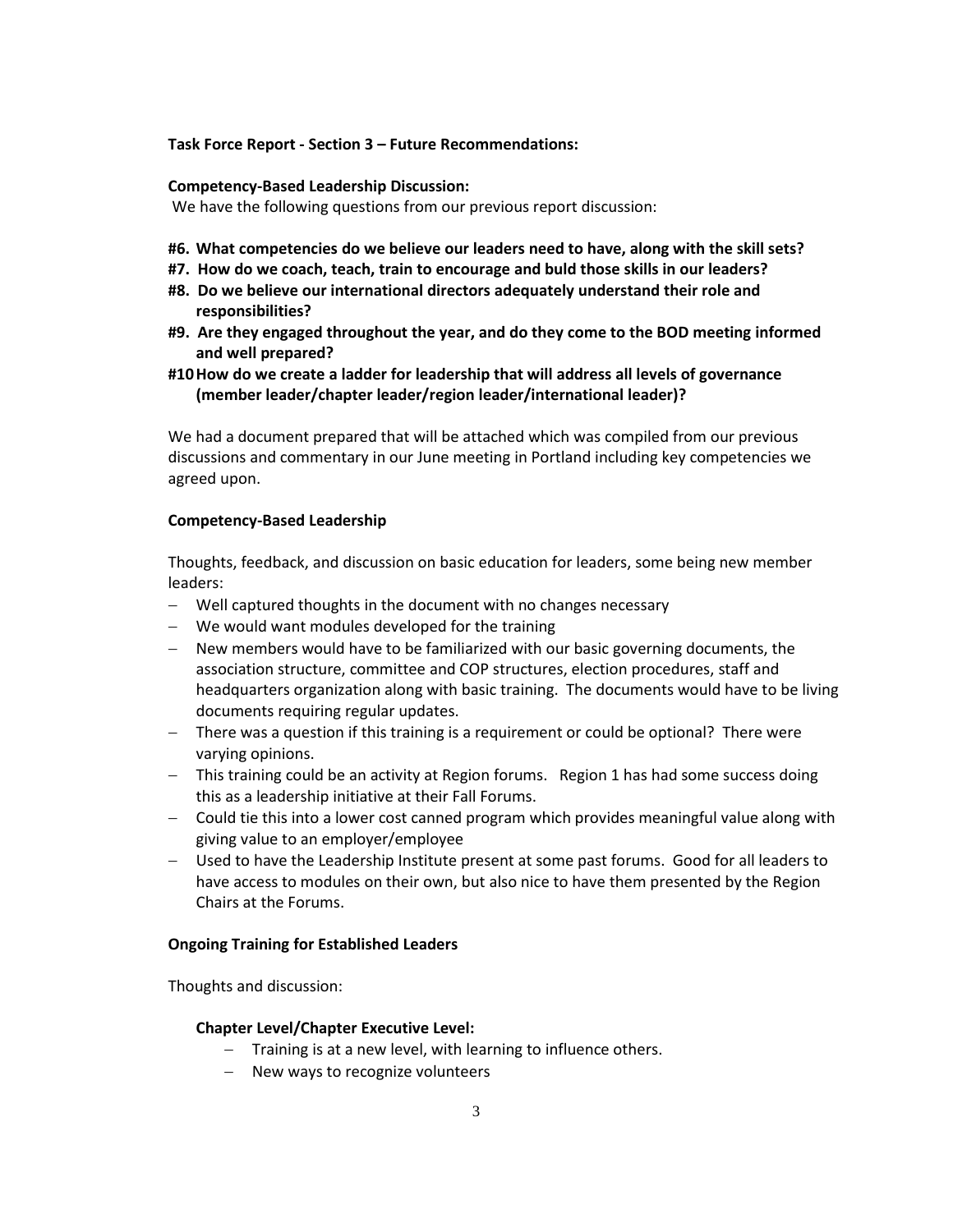- − Need structured training
- − Work with headquarters to provide place for training materials
- − Must have some budgeted training
- − Succession planning is important
- − Round table discussions on lessons learned can be beneficial for incoming leaders
- − A calendar with dates and deadlines would be useful.
- − It is helpful for Chapters to review their projects regularly
- − What do we have for existing resources and where they are to identify gaps?
	- o Must have an easy way to access in one place
	- o They must be consistent
	- o Field staff can be helpful with transitions and information
	- o May not currently have one repository
- − Training items and resources components can be found on the website, broken out similar to what we have here. Not sure if it is complete.
	- o In spring outgoing president should meet with the incoming president and go over the checklist of duties. This hasn't been done consistently and failure to do so causes breakdowns at Chapters. Some presidents may have also disregarded them.
	- o Should it be made as a mandatory task through a webinar to create a failsafe? Mandatory has not been received well in the past. At a minimum it should be highly recommended.
	- o This could be a task we could ask Region Chairs to follow up with their Chapter Presidents for this training.
- − Past videos are missing that had some leadership information and tips.
- − Region 1 has mandatory training for leadership at their spring forum
- − Support Region leader accountability
- − It must be reinforced regularly rather than just doing the education once.

International and Region Leaders including Committees and COP's

- − There was a discussion on International budgeting funds for this training
- − Investment is important, but numbers are hard to determine at this time. Members and the organization could both fund part of it.
- − Hard to put a number to it, but we need to make investments in our leaders to meet our goals.
- − Investment in a training program is important

Senior Leaders:

- − Formalizing this training for mentors and mentees is critical to transfer leadership qualities and how they approach and work in the positions
- − Having past leaders train new leaders does two things, it helps them see how both the mentor and mentee think, helps them think on their own and makes them better prepared to do a good job. We need to figure out how to do something that doesn't exist to move forward with the uniform training for the organization at all levels.
- − Consistency is a keyword. Some chapters have Past Presidents with roles in their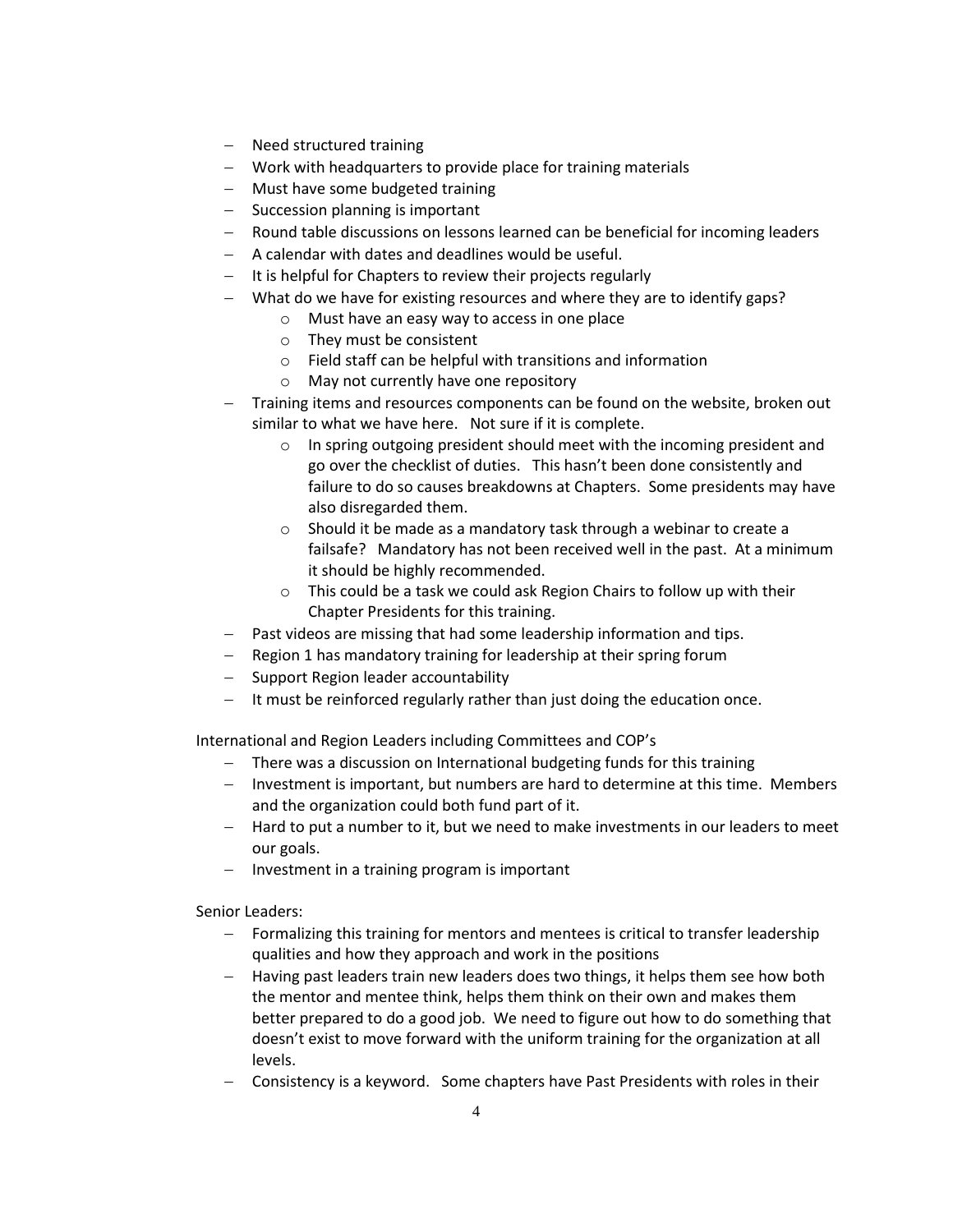Chapters, others do not. People work better with past leader assistance.

- Should there be a fee for the members, or could IGC find a way to budget for the training:
	- o Paying out of their own pockets can discourage volunteers
	- o Should it provide CEU's for attendees?
	- $\circ$  One comment was: Leadership volunteers pay in one form or another by going to meetings, forums, conferences, etc. Gets the idea of skin in the game, but maybe there is a way to incorporate fees into the cost of the meeting? Doesn't agree with a pay to play concept. This would again help with consistent training and a consistent communications model.
	- $\circ$  Consistent manner and training like Mind Gym where you would know the cost per person
	- o Some like the idea of incorporating the cost of the training into an event, whether it is at a Chapter or Region level
	- o Suggested training at Region meetings
	- $\circ$  It was pointed out that when a Chapter has had presentations where there was a payment required, turnout was good. People see a presentation has more value when there is a cost versus free training.

How to Find Volunteers:

- − Can there be a volunteer Bank so we don't always end up going back to the same leaders for assistance?
	- $\circ$  This could be done with an online resume form with consistent fields for completion with work experience, competencies, etc. for any level of leadership
	- o Could also be a place for the IEC and the Education Foundation to review scholarship recipients
	- $\circ$  Group felt pursuing this type of resource would be wise for the Association
	- o Some of this could already be in place with the COP and Committee databases
	- o Could there be a way to place some additional fields in the member list database on the IRWA website? Maybe there could also have a way to upload a resume.
	- o It was mentioned a member must fulfill their responsibilities and not just take the seat

Existing Leadership Materials:

- − There must be a review that will determine if we can keep some of what existed and update out of date information.
- − One GTF member told of how their Chapter viewed the video on "How the IRWA Works", and it is good to review occasionally.
- − Another suggested Chapter and Region leaders should watch past training videos during their meetings for training.

Building and Improving Effective Communication Skills:

− A need was expressed to continue communicating messages 3 times with 3 different